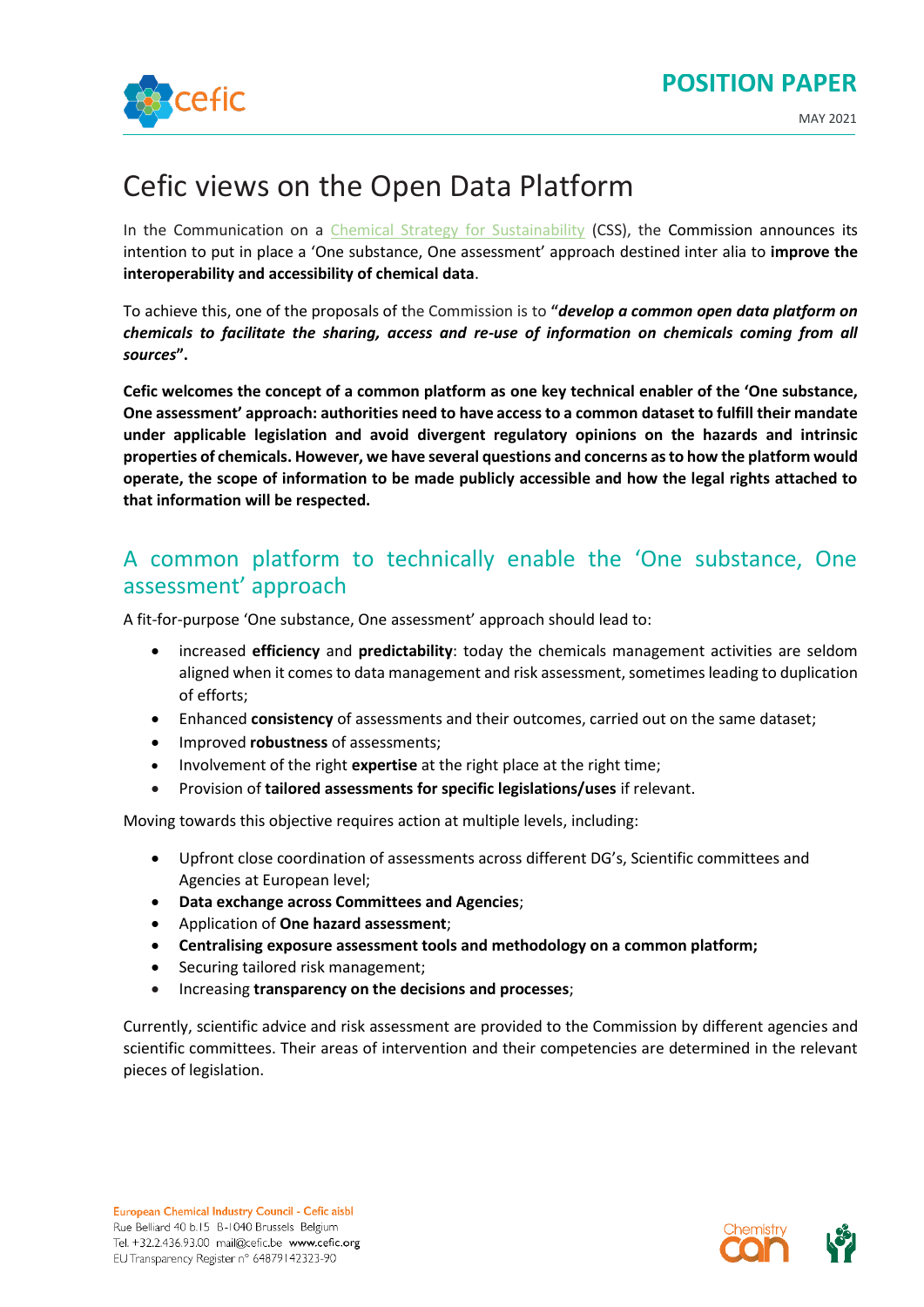In most cases, the delineation of areas of competencies is clear. For instance, for cosmetics, ECHA is doing the environmental risk assessment and human health for workers while the Scientific Committee on Consumer Safety (SCCS) is in charge of assessing risks for human health, building on the data generated under REACH and CLP (though not exclusively). In some other cases, there is a potential overlap (e.g. toys, detergents or other consumer goods, nanomaterials, food contact materials, workers' protection).

There are valid reasons why different agencies/committees have been created over time, depending on the objectives of the Regulation that establishes the mandate of a given agency/committee and on the type of expertise needed. Without coordination of different processes and assessment bodies, there is a risk of inefficient use of resources, duplication of assessments and even diverging opinions, $1$  which is confusing to industry and the general public.

**Situations that lead to divergent regulatory opinions on the hazards and intrinsic properties of chemicals need to be avoided as it creates uncertainty as well as inconsistency and undermines investments in safe and sustainable chemicals**.

The Open Data Platform could provide a technical solution to enable a fit for purpose 'One Substance, One Assessment', by ensuring that:

- 1. **authorities** (i) have **access to a common dataset on hazard and use**, ensuring consistency of assessments and their outcome; (ii) share a common set of exposure assessment tools and methodology and (iii) **coordinate the analysis of risk management options**, leading to only **one risk assessment per specific use across EU legislation** valuing existing expertise;
- 2. **stakeholders** can **better anticipate** which substance/use will be assessed and/or regulated (e.g. extended Public Activities Coordination Tool-PACT including other processes under different legislative frameworks outside the scope of ECHA). The decision not to classify and/or regulate a substance if the classification criteria are not met should also be communicated.

## Open questions and reservations

However, the Open Data Platform concept and feasibility study currently underway trigger many questions:

- **Purpose**. In addition to the identified need to ensure more consistent risk assessments based on existing safety data, what are the other specific purposes of the platform? Could the platform facilitate data-sharing for the purpose of third country registration (e.g. South Korea, Taiwan, Turkey) by facilitating contacts with data owners of studies submitted under EU chemical legislation? How would this be tracked?
- **Governance and maintenance**. Who will upload and maintain safety data on the Open Data Platform and ensure that data remains updated, sound and scientifically valid? The Stakeholder Briefing presented by the Commission consultant state that information is to be automatically transformed, integrated, harmonized and matched: how does the Commission intend to ensure data quality? How will data owners be involved in the process?
- **Quality control**. The February Stakeholder Briefing circulated by the Commission's consultant refers to the uploading of research from academia. As data is intended to enable prioritization of

<sup>1</sup> This was recognised by the European Commission in the Fitness Check of Chemicals legislation (excluding REACH) in June 2019.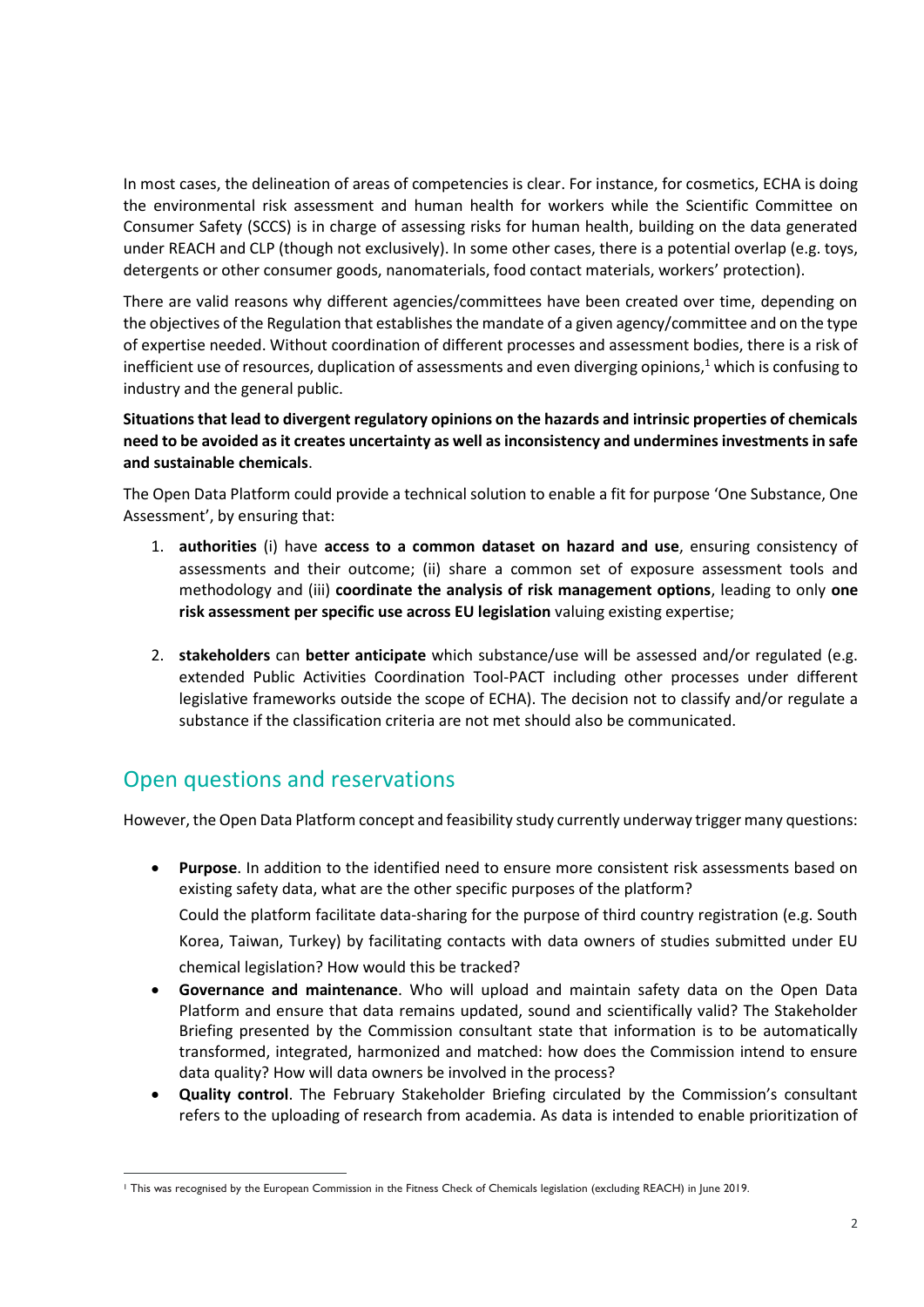substances for regulatory purposes, how will the Commission ensure reliability and quality control of the studies/information? Who will decide on relevance and quality/reliability of uploaded information for a given regulatory purpose?

• **Public access and third-party use**. Which information would be published on the platform (full study report, study summaries, ...)? Would the Open Data Platform replace the ECHA dissemination portal/the newly created OpenEFSA portal<sup>2</sup>? How will the Commission ensure that IP protected data and confidential information are not subject to unauthorized or unfair commercial use? How will the platform ensure that data protection periods/data exclusivity rules are respected?

## Principles to guide the Open Data Platform design

The Open Data Platform design should observe the following principles:

- **Clarity of purpose**. The level of access to the data should be adjusted to the specific purpose and intended use of the data set out in EU law. Whilst we see the need to facilitate data-sharing between authorities to ensure a harmonized hazard assessment of chemical substances and upfront coordination of assessments across different DG's, scientific committees and agencies at EU level, the other needs or 'use cases' identified by the consultant supporting the Commission are less clear.
- **Data ownership and control**. The party that owns the data should remain 'data owner' through the entire chain from initial creation to deletion of the data from the platform. The party that owns the data should be able to request deletion of the data in case it needs to be replaced by more relevant data. Moreover, the party that owns the data should be able to decide who can use the data for which purpose and can alter that decision at any time. Data cannot be (re)used or analyzed by any IT vendor or actor without a clear written consent of the data owner.
- **Preservation of the quality of the data**. Processing of the data entering the platform should not impede its quality. Data ownership allows for accountability of the quality of the data.
- **Preventing unauthorized use of IP-protected data**. Ensuring IP protection is key for the EU to remain competitive in the global race for technological leadership and to successfully fight counterfeiting and piracy, in line with the EU IP Action Plan and its concept of fostering IP intense industries.

The European Commission's Proposal for a Regulation on European data governance (Data Governance Act) states that allowing re-use of data would be possible only if this complies with IP rights, and that public sector bodies must ensure that no confidential information is disclosed because of the re-use. Hence, **where data is protected by intellectual property rights and subject to restrictions of use, the platform should provide appropriate safeguards**. With the registration of chemical substances under REACH, the industry has invested into a significant body of scientific evidence and test data. Companies have acquired ownership rights which are key to valorize their investments and to contribute to GDP growth. Those ownership rights should be respected, and accordingly:

<sup>2</sup> See [https://open.efsa.europa.eu/.](https://open.efsa.europa.eu/)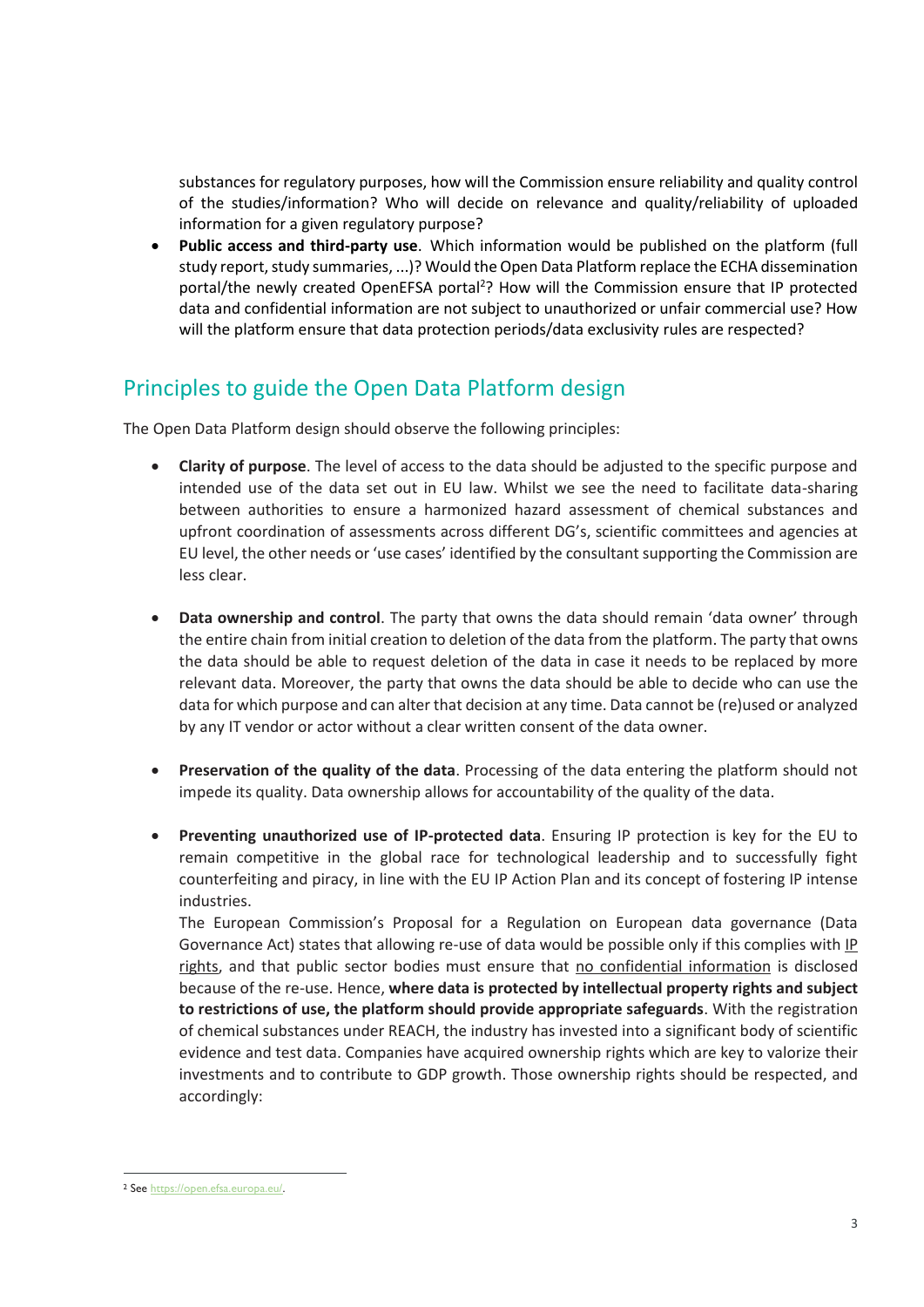- $\circ$  EU and Member State authorities should not use the test data for the benefit of subsequent applicants or registrants if the latter cannot prove to be in legitimate possession of referral rights (e.g. via a letter of access). Data protection periods (also referred to as data exclusivity rules) vary according to different pieces of legislation; and
- o Non-EU authorities should not use the test data available on the platform to grant market access to competing undertakings if the latter have not compensated data owners for the right to use the study for regulatory purposes in those jurisdictions.
- **Safeguarding of data confidentiality**. EU and international law recognize and protect the legitimate right of industry to confidentiality of certain information submitted to EU authorities. The REACH and biocides regulations, as well as the EFSA Transparency Regulation, have granted procedural rights to data submitters to request confidentiality protection of certain data categories prior to dissemination. Those rights have been used: confidentiality claims have already been submitted and accepted as valid in the registration process of chemicals with the ECHA. Confidential information, including commercially valuable information, trade secrets and information sensitive under competition law and the Trade Secrets Directive (EU) 2016/943, should remain confidential and be protected from disclosure to the public and third parties.
- **Liability of unlawful third-party use of data**. Data owners should have the means to defend themselves against unlawful third-party use of data disseminated on the future Open Data Platform.

### Extension of the relevant transparency principles from the EU food safety sector to other pieces of chemical legislation: initial questions

The Open Data Platform is closely related to the announced **extension the principle of open data and the relevant transparency principles from the EU food safety sector to other pieces of chemical legislation**.

There are however major differences between the EU food safety rules – governed under the General Food Law Regulation (EC) No 178/2002, as amended – and chemical legislation, especially the REACH Regulation.

First, whilst most EU regulations referring to the EFSA as risk assessment agency establish **pre-market authorization procedures** (cf. food additives, food contact materials, novel foods, health claims, pesticides), the REACH regulation relies essentially on a **registration system**. Under REACH, applications for authorization are submitted only where the substance has been placed on the Annex XIV list. Hence dissemination policies do not have the exact same purpose.

Second, whilst food safety regulations require the submission of **full study reports**, the REACH Regulation requires the submission of **robust study summaries** for a more efficient assessment of the data. The robust study summaries provide sufficient information to allow ECHA to make an independent assessment of the study. ECHA may request full study reports in specific situations where there is a clear need. REACH also requires the submission of non-scientific and non-environmental information sensitive under competition law, such as tonnage information.

Finally, whilst the new Transparency and Sustainability Regulation provides for a system of **confidentiality claims system as exception to the dissemination of data** supporting a request to EFSA for scientific output, the REACH Regulation establish a **two-tier approach for the reactive and proactive disclosure of**